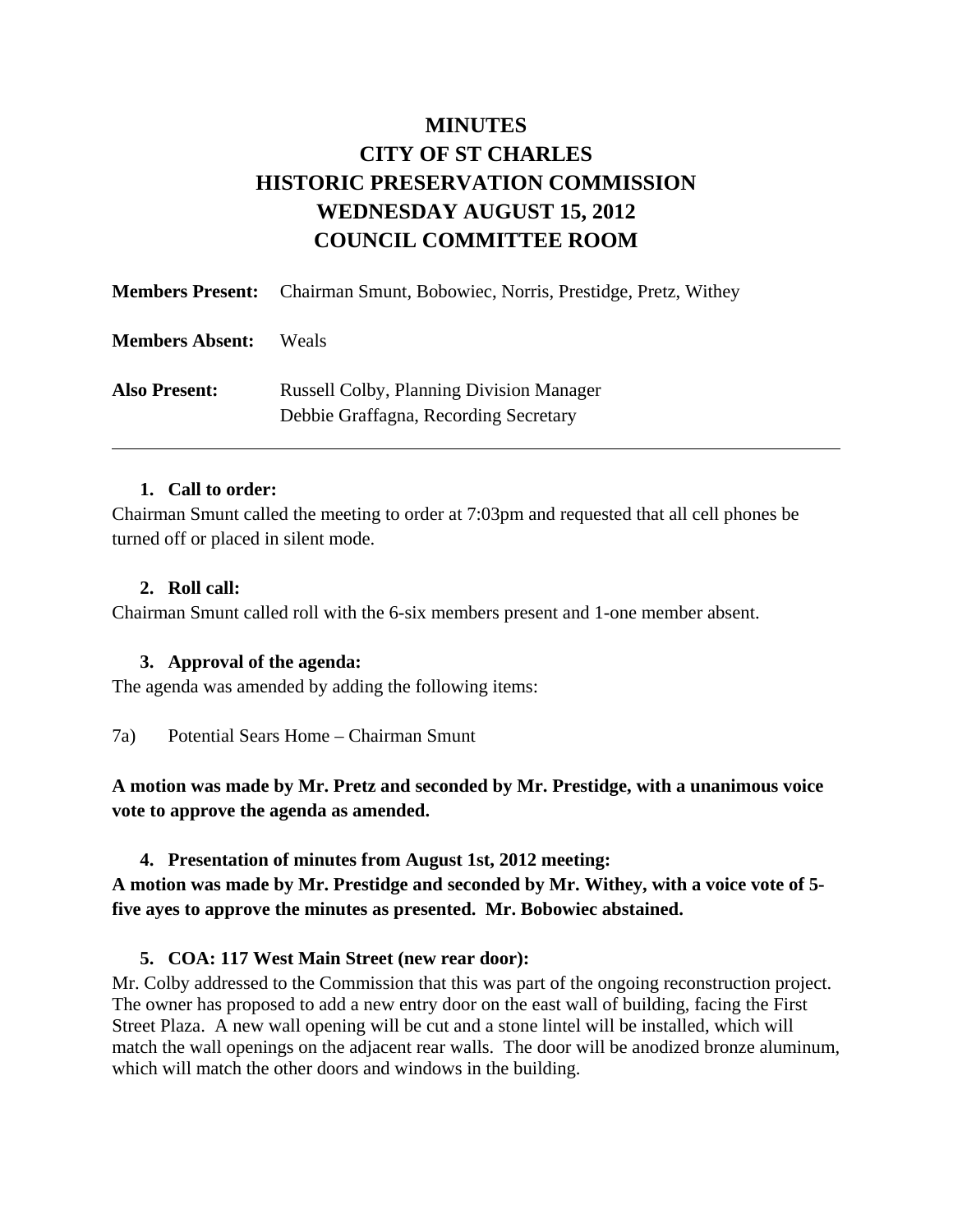Historic Preservation Commission Minutes – August 15, 2012 Page 2

The new entrance is for a new tenant and will allow access to the Plaza. Discussion took place on the door material, configuration of sidelights/transom window, and how the entry will match the other entry doors on the building.

# **A motion was made by Mr. Norris and seconded by Mr. Prestidge, with a unanimous voice vote to approve the COA for the new rear door with one side light as presented.**

# 6. **COA: 21 South 4th Street (replacement window):**

Mr. Colby advised that the window was replaced in the building at 21 South  $4<sup>th</sup>$  Street. According to the owner, a contractor accidentally damaged the upper sash of the existing window, and then proceeded to replace the entire window with a vinyl double hung window without the owner's authorization. The owner has expressed that he would prefer to leave the vinyl window. The owner has obtained an order for a wood double-hung replacement window and has indicated that the house has vinyl siding, some aluminum trim, and a mix of wood and aluminum windows. The Commission approved a COA to install the vinyl siding in 1997.

#### **A motion was made by Mr. Prestidge and seconded by Mr. Withey, with a voice vote of 5 five aye votes, (Chairman Smunt, Bobowiec, Norris, Prestidge, and Withey) and 1-one nay vote (Pretz) to approve the replacement vinyl window as installed.**

# **7. Additional Business:**

7a) Chairman Smunt advised the Commission that he knows of a potential Sears house on Illinois, between  $5<sup>th</sup>$  and  $6<sup>th</sup>$  Streets. He has spoken with the owners, requesting that the Commission be able to tour the inside of the house. Presently the husband has is fine with this suggestion; however, his wife seemed to have some reservations. Chairman Smunt questioned the Commission if they felt he should try to pursue this matter. The Commission replied that he should attempt; however respect their wishes not to allow the tour.

7b) Mr. Colby advised that Marian Boveri, the real estate agent for the Dunham Hunt House, was present and wished to address the Commission. Ms. Boveri questioned the Commission on their recommendation on the windows. The Commission advised her to refurbish them. Ms. Boveri told the Commission that there have been several showings on the property. Some of the potential customers were for commercial use and some for residential use. She further advised the Commission that they were holding an event for the property on September 6, 2012 at 5:30 pm. There will be wine and cheese, a presentation on tax incentives, and a tour following at 7:00pm. They are in the process of creating the invitations and advised that they would need a RSVP for the wine and cheese. Ms. Boveri expressed gratitude to the City for a wonderful job on the clean-up of the property.

# **8. Announcements: Historic Preservation Commission meeting Wednesday September 5, 2012 at 7:00pm in the Committee Room.**

**9. Adjournment:**